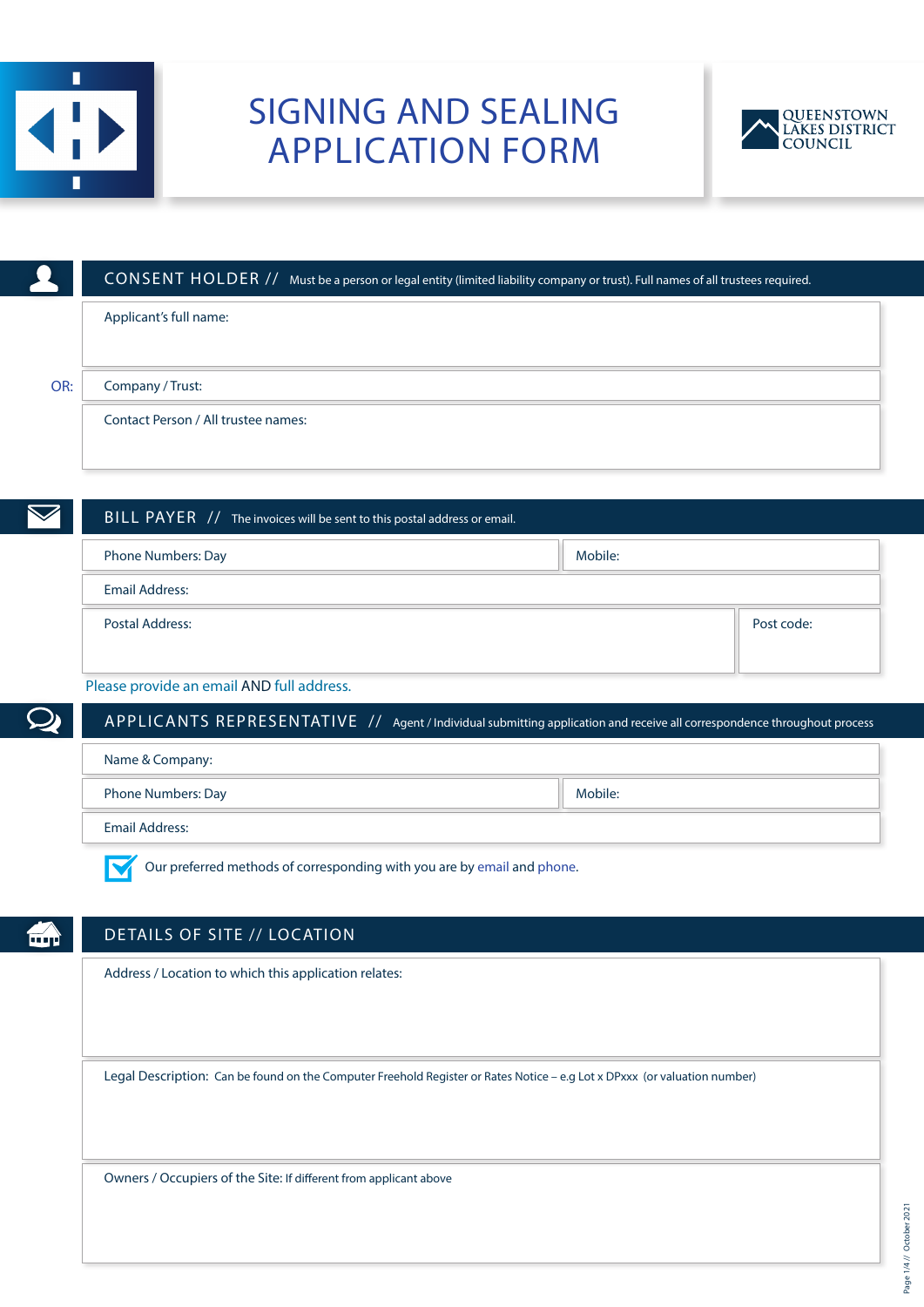| Ð            | CONSENT NUMBER(S) - Including all Variations and Date Consent Issued |                                         |                                                                   |                                                                  |  |
|--------------|----------------------------------------------------------------------|-----------------------------------------|-------------------------------------------------------------------|------------------------------------------------------------------|--|
|              |                                                                      |                                         |                                                                   |                                                                  |  |
|              |                                                                      |                                         |                                                                   |                                                                  |  |
|              |                                                                      |                                         |                                                                   |                                                                  |  |
|              | <b>CONSENT DESCRIPTION</b>                                           |                                         |                                                                   |                                                                  |  |
|              |                                                                      |                                         |                                                                   |                                                                  |  |
|              |                                                                      |                                         |                                                                   |                                                                  |  |
|              |                                                                      |                                         |                                                                   |                                                                  |  |
|              |                                                                      |                                         |                                                                   |                                                                  |  |
|              |                                                                      |                                         |                                                                   |                                                                  |  |
|              |                                                                      |                                         |                                                                   |                                                                  |  |
|              |                                                                      |                                         |                                                                   |                                                                  |  |
|              |                                                                      |                                         |                                                                   |                                                                  |  |
|              |                                                                      |                                         |                                                                   |                                                                  |  |
|              |                                                                      |                                         |                                                                   |                                                                  |  |
|              |                                                                      |                                         |                                                                   |                                                                  |  |
|              |                                                                      |                                         |                                                                   |                                                                  |  |
|              |                                                                      |                                         |                                                                   |                                                                  |  |
|              |                                                                      |                                         |                                                                   |                                                                  |  |
|              |                                                                      |                                         |                                                                   |                                                                  |  |
|              |                                                                      |                                         |                                                                   |                                                                  |  |
|              |                                                                      |                                         |                                                                   |                                                                  |  |
|              |                                                                      |                                         |                                                                   |                                                                  |  |
| $\mathbf{S}$ | PAYMENT // The initial fee must be paid                              |                                         |                                                                   |                                                                  |  |
|              | I confirm payment by:                                                |                                         |                                                                   | Bank transfer to account 02 0948 0002000 00 reference can be RM# |  |
|              |                                                                      |                                         | Invoice for initial fee requested and payment to follow           |                                                                  |  |
|              | Fee Required: \$160.00                                               | Manual Payment at reception             |                                                                   |                                                                  |  |
|              | Reference Used:                                                      |                                         | Date of Payment                                                   | Fees as per Resource Consent & Engineering Fees & Other Charges  |  |
|              |                                                                      |                                         |                                                                   |                                                                  |  |
|              | <b>SUBDIVISION DETAILS</b>                                           |                                         |                                                                   |                                                                  |  |
|              | Date applied for:                                                    |                                         |                                                                   |                                                                  |  |
|              | New Deposited Plan Number:<br>Stage:                                 |                                         |                                                                   |                                                                  |  |
|              | No. of Lots (excl roads/reserves)                                    |                                         |                                                                   |                                                                  |  |
|              |                                                                      |                                         | Queenstown Lakes District Council                                 | P: 03 441 0499                                                   |  |
|              | $\blacktriangleleft$ :                                               | QUEENSTOWN<br>LAKES DISTRICT<br>COUNCIL | Private Bag 50072, Queenstown 9348<br>Gorge Road, Queenstown 9300 | E: subdivision@qldc.govt.nz<br>www.qldc.govt.nz                  |  |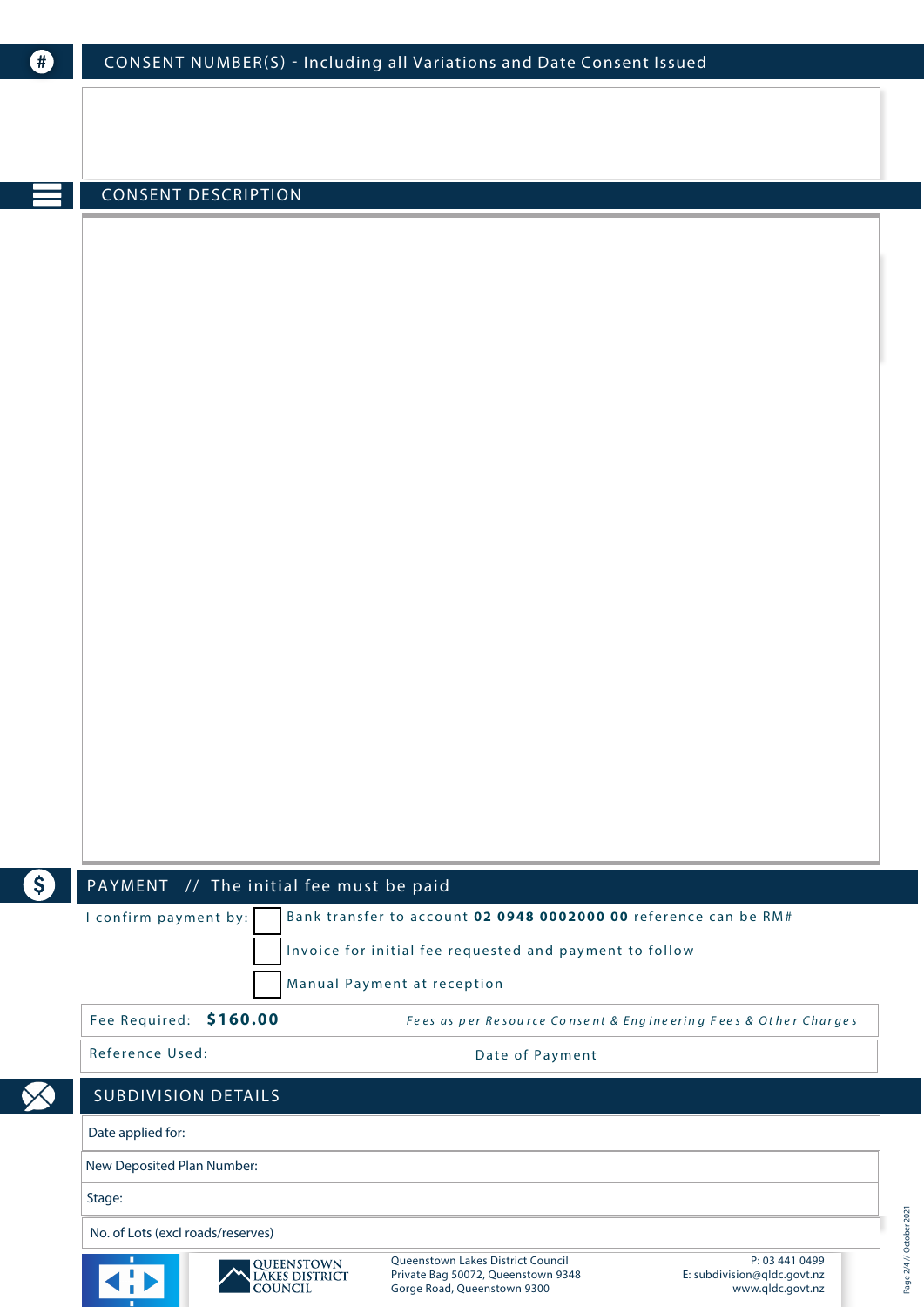## CERTIFICATES TO BE SIGNED

| Cert | To be signed<br>with:                | <b>Developer Comments</b> | <b>QLDC</b> Comments |
|------|--------------------------------------|---------------------------|----------------------|
| 108  | Deed of<br>Covenant                  |                           |                      |
| 221  | <b>Consent Notice</b>                |                           |                      |
|      | Encumbrance /<br>Covenant<br>Request |                           |                      |

# APPROVALS TO BE SUBMITTED WITH APPLICATION

| <b>Approval From:</b>                                                                                                                                                                     | <b>Developer Comments</b>               |                                                                                                        | <b>QLDC Comments</b>                                                                          |
|-------------------------------------------------------------------------------------------------------------------------------------------------------------------------------------------|-----------------------------------------|--------------------------------------------------------------------------------------------------------|-----------------------------------------------------------------------------------------------|
| Engineering approv-<br>al(s) obtained and all<br>conditions of engineering<br>approval satisfied<br>(or USC if appropriate)                                                               |                                         |                                                                                                        |                                                                                               |
| Landscape Architect<br>(required if any private<br>landscaping consented)                                                                                                                 |                                         |                                                                                                        |                                                                                               |
| <b>Parks and Reserves</b><br>(required if reserves are<br>vesting, or if PED rows/<br>cycleways are vesting as<br>easements in gross and<br>if any trees are planted in<br>road reserves) |                                         |                                                                                                        |                                                                                               |
| <b>Road Names</b>                                                                                                                                                                         |                                         |                                                                                                        |                                                                                               |
| Interests to remain on<br><b>Council Reserves</b>                                                                                                                                         |                                         |                                                                                                        |                                                                                               |
|                                                                                                                                                                                           | QUEENSTOWN<br>Lakes district<br>COUNCIL | Queenstown Lakes District Council<br>Private Bag 50072, Queenstown 9348<br>Gorge Road, Queenstown 9300 | Page 3/4 // October 2021<br>P: 03 441 0499<br>E: subdivision@qldc.govt.nz<br>www.qldc.govt.nz |